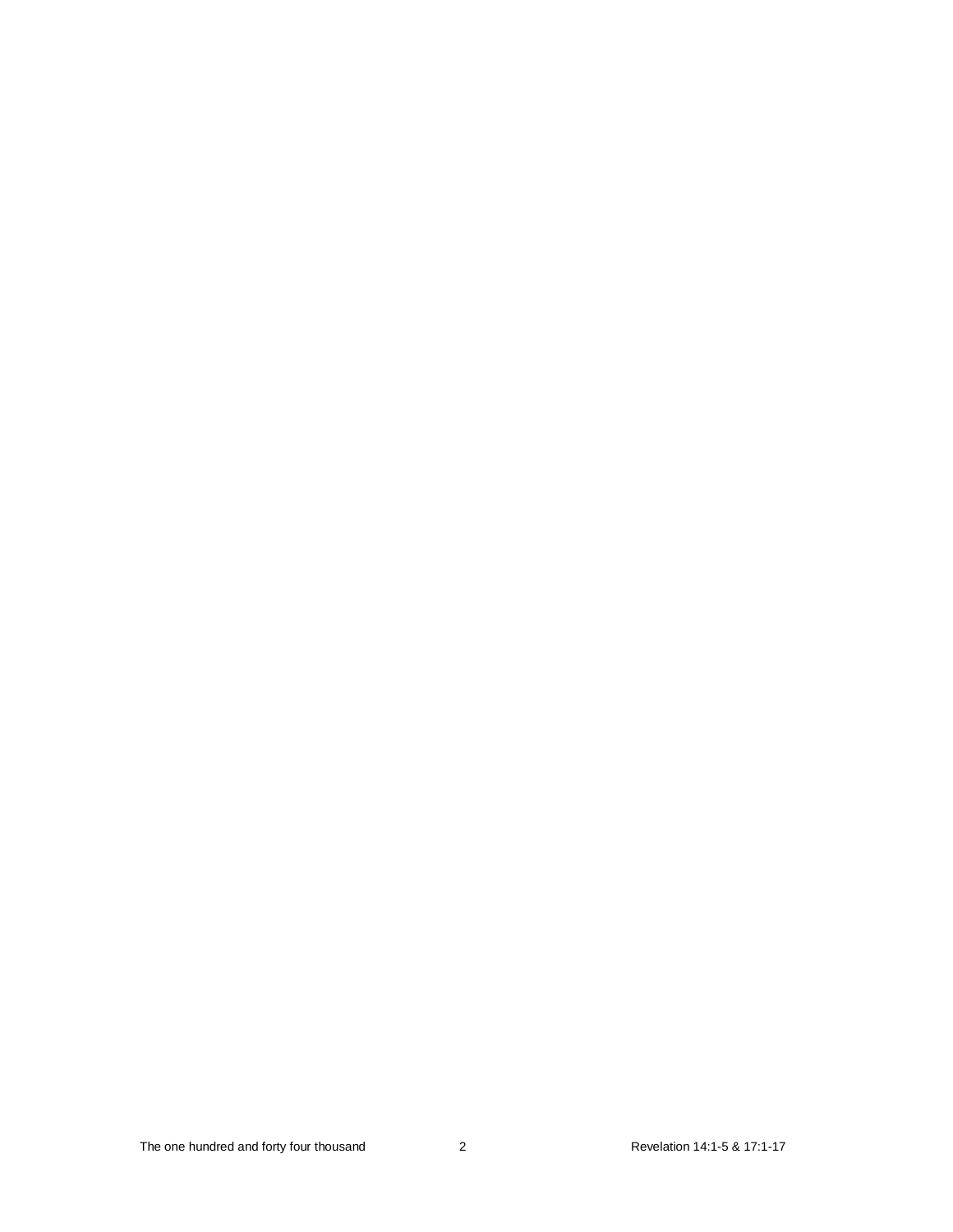# Contents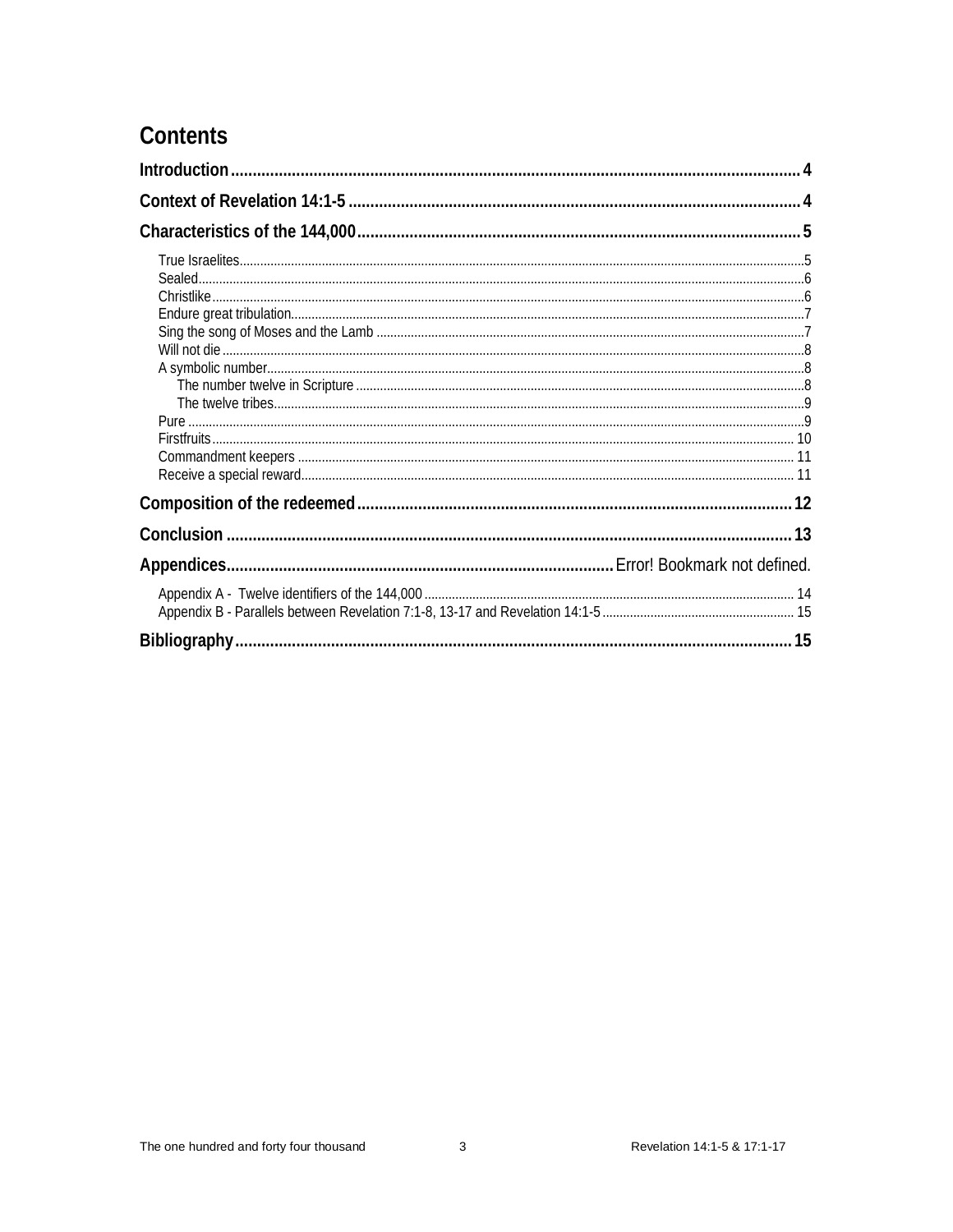# <span id="page-3-0"></span>**Introduction**

Two chapters in Revelation refer to the number *one hundred and forty-four thousand*. They are Chapters 7 and 14. The most comprehensive description is found in Chapter 14.

*Then I looked, and behold, a Lamb standing on Mount Zion, and with Him one hundred and forty-four thousand, having His Father's name written on their*  foreheads. And I heard a voice from heaven, like the voice of many waters, and *like the voice of loud thunder. And I heard the sound of harpists playing their harps. They sang as it were a new song before the throne, before the four living creatures, and the elders; and no one could learn that song except the hundred and forty-four thousand who were redeemed from the earth. These are the ones who were not defiled with women, for they are virgins. These are the ones who follow the Lamb wherever He goes. These were redeemed from among men, being first-fruits to God and to the Lamb. And in their mouth was found no deceit, for they are without fault before the throne of God. Revelation 14:1-5*

This is a remarkable description of the *one hundred and forty-four thousand*, who will exist in the last days of this world's history, prior to the Second Advent of Christ.

# <span id="page-3-1"></span>**Context of Revelation 14:1-5**

The above passage of Scripture is situated between the conclusion of Revelation 13 and Revelation 14:6-12. Revelation 13 has revealed the powers of earth united under Satan's banner and opposing God and His people in the last days. Revelation 14:6-12 describes God's response to Satan's final effort in the form of the three angels' messages. In between these two passages we find reference to a group of people known as the *one hundred and forty-four thousand*. The positioning of this reference to them implies that they are in the centre of the great final conflict that ensues before the Second Advent of Christ.

The *one hundred and forty-four thousand* are pictured as being *with the Lamb.* This is in contrast with the rest of the world who are pictured as being with the Beast.

*All who dwell on the earth will worship him, whose names have not been written in the Book of Life of the Lamb slain from the foundation of the world. Revelation 13:8*

The *one hundred and forty-four thousand* are also pictured as being on *Mount Zion*. Mount Zion is a symbol of the kingdom of God.

*But you have come to Mount Zion and to the city of the living God, the heavenly Jerusalem, to an innumerable company of angels. Hebrews 12:22*

Lucifer's original high and privileged position was on Mount Zion -

*…on the mount… on the farthest sides of the north. Isaiah 14:13*

The Psalmist enquired:

*Who may ascend into the hill of the LORD? Or who may stand in His holy place? Psalm 24:13*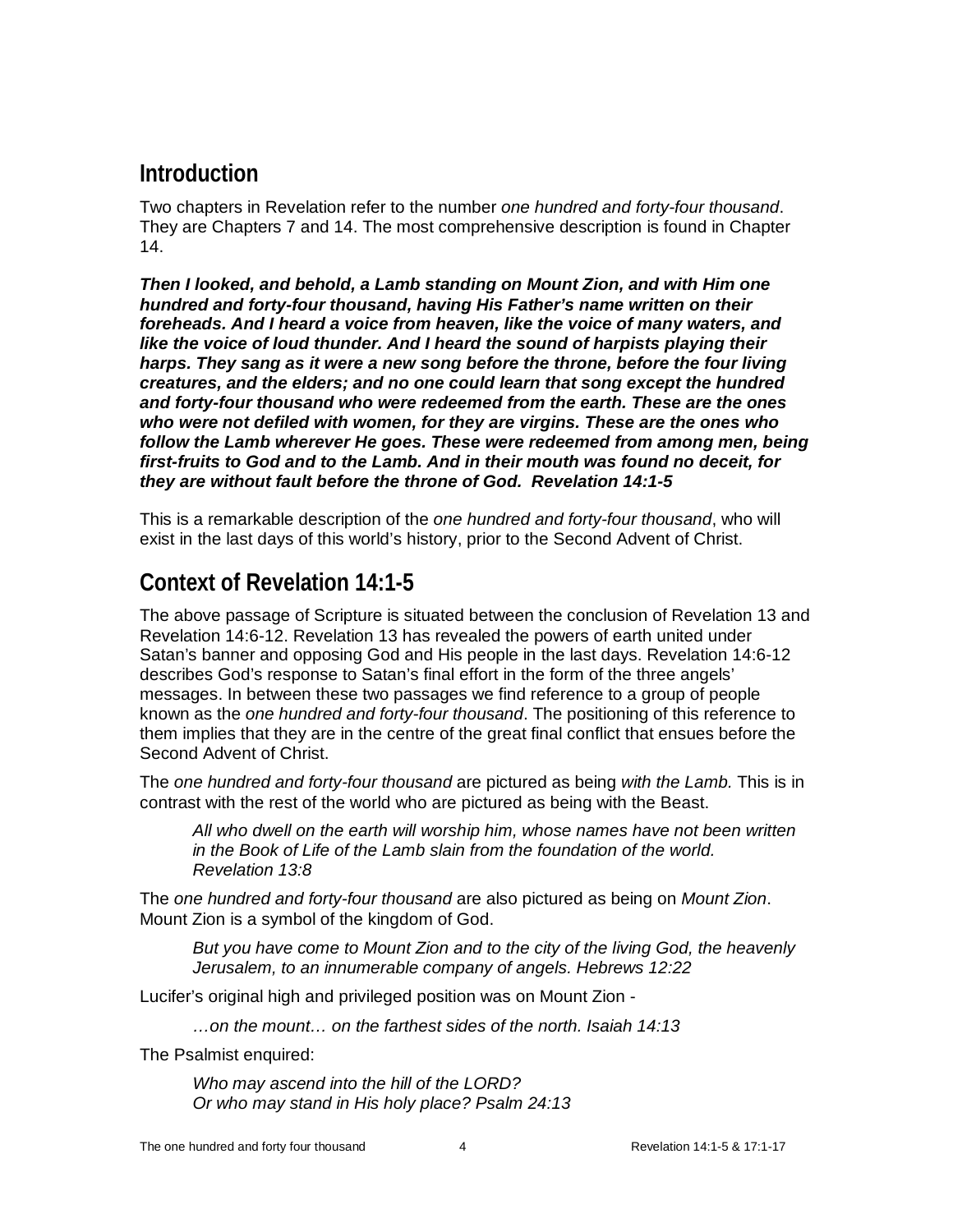Scripture tells us that some individuals have already ascended to the *hill of the Lord*. Enoch is there, having been translated without seeing death. Moses is there. He was resurrected and taken to heaven and later appeared on the Mount of Transfiguration. Elijah is there for he also was translated without seeing death. Then there are those saints who were resurrected when Jesus was resurrected and subsequently ascended with him to heaven (Matthew 27:50-53). They have since been associated with Christ in the services of the heavenly sanctuary (Revelation Chapters 4 and 5).

Finally, in answer to the Psalmist's question, *Who shall ascend to the hill of the Lord?* the answer comes that the *one hundred and forty four thousand* will stand on Mount Zion as a special group.

# <span id="page-4-0"></span>**Characteristics of the 144,000**

## <span id="page-4-1"></span>**True Israelites**

*And I heard the number of those who were sealed. One hundred and forty-four thousand of all the tribes of the children of Israel were sealed: of the tribe of Judah twelve thousand were sealed; of the tribe of Reuben twelve thousand were sealed; of the tribe of Gad twelve thousand were sealed; of the tribe of Asher twelve thousand were sealed; of the tribe of Naphtali twelve thousand were sealed; of the tribe of Manasseh twelve thousand were sealed; of the tribe of Simeon twelve thousand were sealed; of the tribe of Levi twelve thousand were sealed; of the tribe of Issachar twelve thousand were sealed; of the tribe of Zebulun twelve thousand were sealed; of the tribe of Joseph twelve thousand were sealed; of the tribe of Benjamin twelve thousand were sealed. Revelation 7:1-8*

Revelation Chapter 7 reveals that the *one hundred and forty-four thousand* are from the 12 tribes of Israel. In the New Testament era an Israelite represents a true Christian.

*And if you are Christ's, then you are Abraham's seed, and heirs according to the promise. Galatians 3:29*

*For he is not a Jew who is one outwardly, nor is circumcision that which is outward in the flesh; but he is a Jew who is one inwardly; and circumcision is that of the heart, in the Spirit, not in the letter; whose praise is not from men but from God. Romans 2:28-29*

This means that a true Israelite is one who is *born again*, is a true child of God and who has the approval of God.

Revelation Chapter 7 lists the names of the twelve tribes of Israel and the numbers from each tribe. Names are significant in Scripture. A name denotes character and the name of the tribe indicates the particular characteristics of that section of the *one hundred and forty four thousand*. An analysis of Revelation Chapter 7 reveals that two of the Old Testament tribes are missing: the tribes of Dan and Ephraim. Those two tribes were unfaithful and therefore they are not counted as representing the people of God in the last days.

The term *Israel* has spiritual significance. The word Israel means *overcomer, a prince with God* or one who is *God-ruled*. This term represents God's people through the ages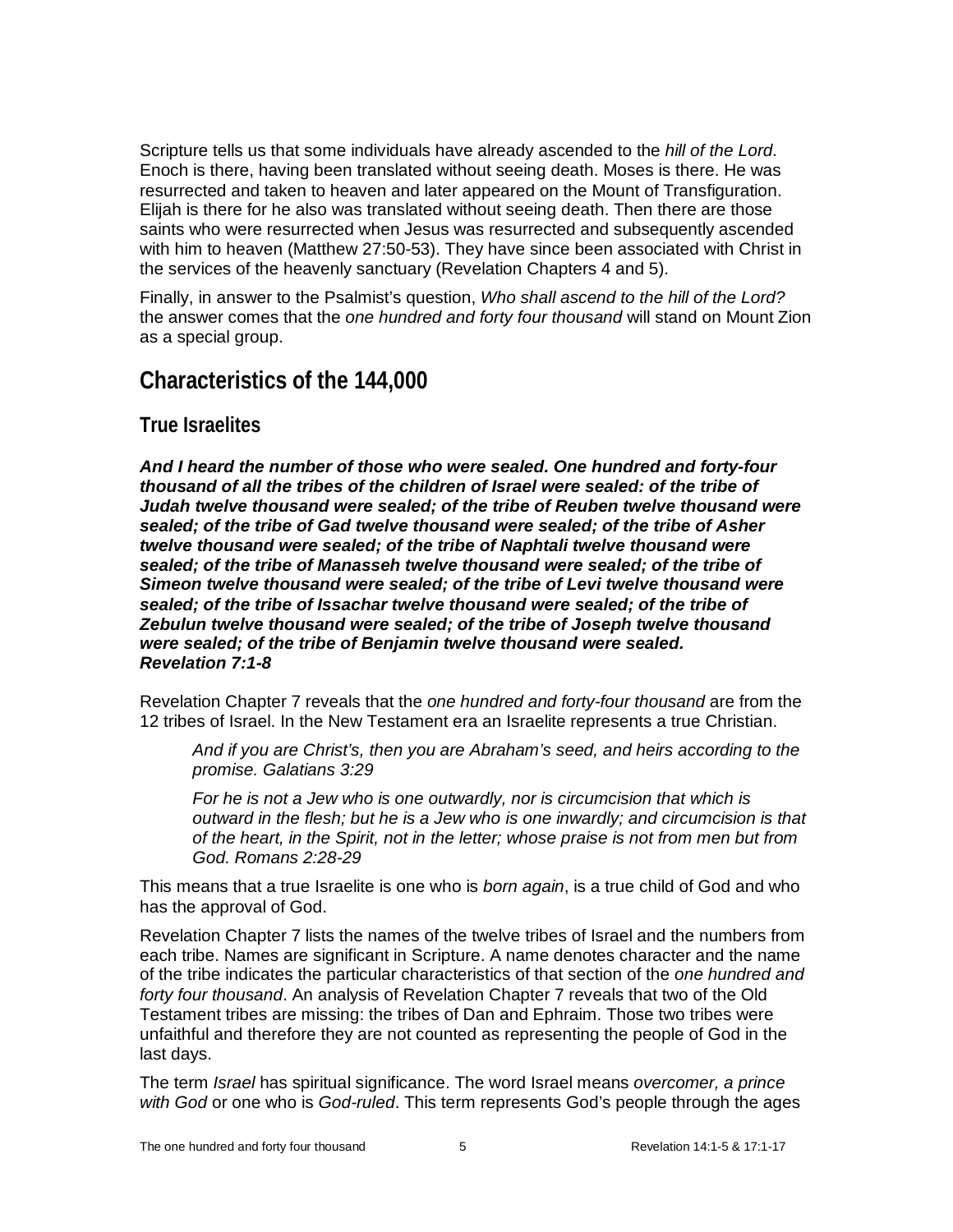who have given themselves to Christ, who have accepted him as their King and have been ruled as it were, by Him. The *one hundred and forty-four thousand* are a special group composed of various types of characters in the Christian church who have who have allowed God to rule in their lives and have overcome the evil conditions of the world in the last days. They are victorious in Christ.

## <span id="page-5-0"></span>**Sealed**

The next characteristic to note is that the *one hundred and forty-four thousand* have God's seal in their foreheads.

*And I heard the number of those who were sealed. One hundred and forty-four thousand of all the tribes of the children of Israel were sealed. Revelation 7:4*

This text reveals the period of the time in which the *one hundred and forty four thousand* exist. The final seal of God is given at the close of probation. This is thought to be about a year before the Second Advent of Christ.<sup>[1](#page-5-2)</sup>

The seal of God involves the keeping of the Sabbath of the fourth commandment. God declares:

*Hallow My Sabbaths, and they will be a sign between Me and you, that you may know that I am the LORD your God. Ezekiel 20:20*

The Sabbath is the sign (or seal) that reveals to whom we really belong in the last days. Revelation 14 indicates that instead of having the *seal* in their foreheads, the *one hundred and forty four thousand* have God's *name* in their foreheads.

*Then I looked, and behold, a Lamb standing on Mount Zion, and with Him one hundred and forty-four thousand, having His Father's name written on their foreheads. Revelation 14:1*

# <span id="page-5-1"></span>**Christ-like**

 $\overline{a}$ 

The passage in Revelation Chapter 14:1 reveals that the *seal* and the *Father's name* are synonymous. As stated above, a name in Scripture denotes character. Therefore in this application of Revelation 7:1-4 the seal also represents God's character. It indicates that the *one hundred and forty four thousand* have reached a stage of spiritual development in which their characters are Christ-like and they are ready for translation.

The *one hundred and forty-four thousand*, by the grace of God, have reached perfection - or maturity - of Christian character. In the last days God works to produce a group of people who reflect His image. The outward sign of this will be the true observance of the seventh-day Sabbath.

*Moreover I also gave them My Sabbaths, to be a sign between them and Me, that they might know that I am the LORD who sanctifies them. Ezekiel 20:12*

The Sabbath is a sign that God is sanctifying His people, making them holy, which means He is perfecting their character.

Thus in the last days, there will be two strikingly contrasting groups. There will be the followers of the Beast who will reveal the character of Satan, and there will be the

<span id="page-5-2"></span><sup>&</sup>lt;sup>1</sup> A.P. Cooke, *A Shelter in the Storm* (Sydney: Self published, 2010).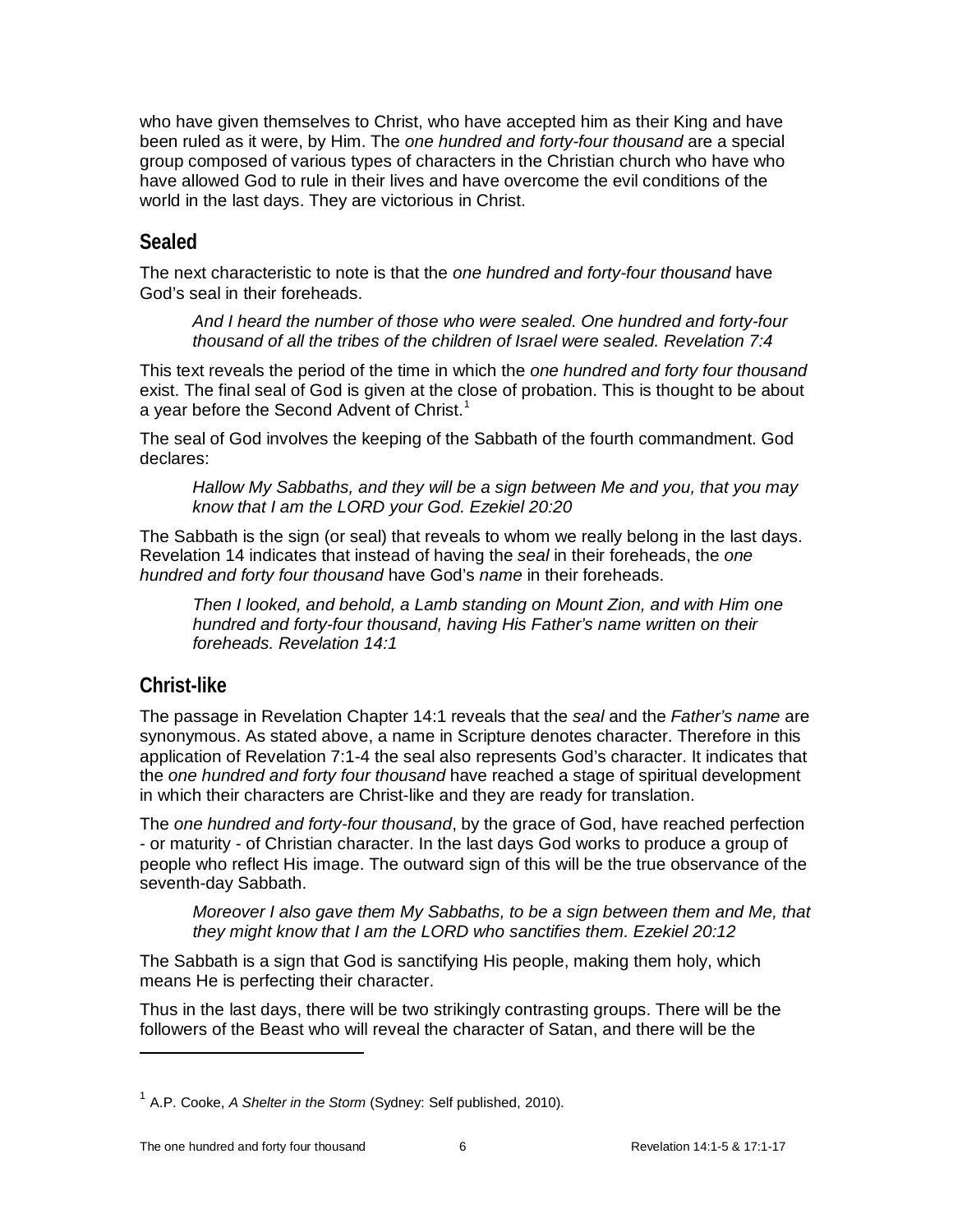followers of the Lamb, who will reveal the character of Christ. One group of individuals will have the Mark of the Beast and the other group will have the Seal of God.

## <span id="page-6-0"></span>**Endure great tribulation**

#### *…These are the ones who come out of the great tribulation... Revelation 7:14*

The *one hundred and forty four thousand* are a group which has experienced great tribulation having passed through severe trouble and even persecution.

There are two main tribulations in the Bible that involve the people of God. First there is the tribulation of the Dark Ages as recorded in Matthew 24:21-22. The second tribulation commences just before the seven last plagues and climaxes in what is referred to as *the time of Jacob's trouble* (Jeremiah 30:7).

## <span id="page-6-1"></span>**Sing the song of Moses and the Lamb**

The *one hundred and forty-four thousand* sing the song of Moses and the Lamb referred to in Revelation Chapter 15:2-3. The Song of Moses was a song sung by Israel after they had passed through the divided waters of the Red Sea and God had marvelously delivered them from Egyptian bondage. When Israel looked back and saw their enemies destroyed and realized that after hundreds of years of cruel captivity they were forever free, they burst into a song of gratitude to God. The Song of Moses represents deliverance from earthly foes.

The Song of the Lamb, by way of contrast, is a song of deliverance from spiritual foes: it celebrates deliverance from Satan and the dominion of sin. Thus the Song of Moses and the Lamb that the *one hundred and forty four thousand* will sing is also to be a song of their experience.

Scripture indicates that all the redeemed will sing the Song of Moses and the Lamb, because all have been delivered from their spiritual foes by the Lamb. However there is a special section of the song which only the *one hundred and forty four thousand* can sing.

#### *…and no one could learn that song except the hundred and forty-four thousand who were redeemed from the earth. Revelation 14:3*

They sing a particular portion of it because they have gone through an experience that no other group on earth has had to endure. The *one hundred and forty four thousand* will have been delivered from the *beast and his image*. They will have been delivered from earthly powers that have united together during the last days against God. They will have been delivered from an evil world intent on destroying the faithful. Of course, like those others redeemed, they will also have been delivered from the guilt and power of sin.

*And I saw something like a sea of glass mingled with fire, and those who have the victory over the beast, over his image and over his mark and over the number of his name, standing on the sea of glass, having harps of God. They sing the song of Moses, the servant of God, and the song of the Lamb. Revelation 15:2-3*

This song will be a song of marvelous deliverance.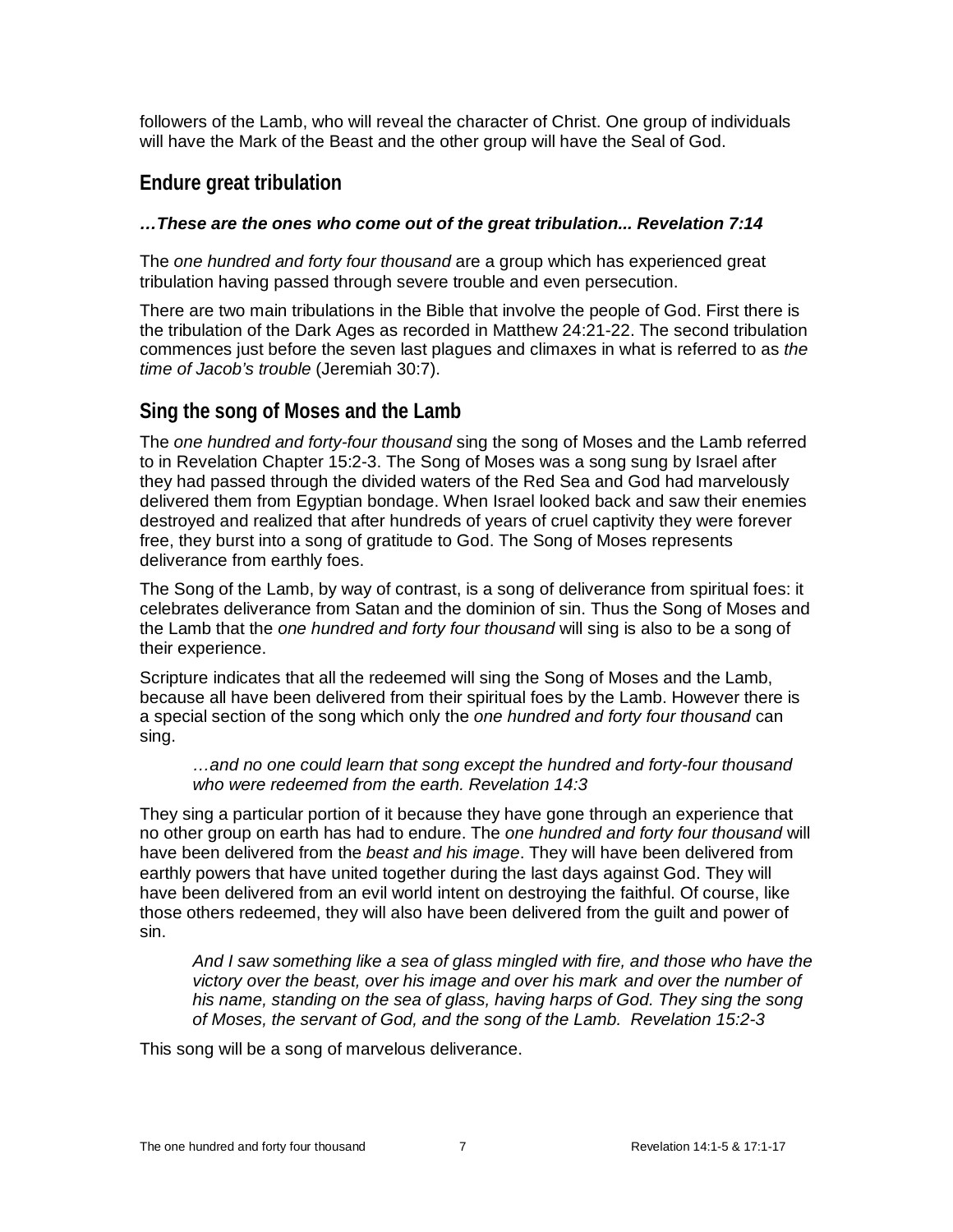## <span id="page-7-0"></span>**Will not die**

The one hundred and forty-four thousand will not experience death.

*They….were redeemed from the earth…. These were redeemed from among men… Revelation 14:3-4*

The *one hundred and forty-four thousand* are redeemed from among *the living*.

Speaking of the righteous dead who will be resurrected, the prophet Hosea says *I will redeem them from death* (Hosea 13:14), that is, they are redeemed from the grave. In contrast the *one hundred and forty-four thousand* will be redeemed *from the earth*, *from among men*, from among the living. These people are alive at the time when Christ returns. They behold Him when the eastern heavens part asunder. They have the marvelous privilege of seeing the small dark cloud in the distance as it turns into a glorious white cloud.

# <span id="page-7-1"></span>**A symbolic number**

The fact that the *one hundred and forty-four thousand* will see Christ come should not be used to imply that this is the total number saved from among the living at the Second Advent.

Recall that the Book of Revelation is full of prophetic symbols and is to a large extent based on the Old Testament. Consequently in order to understand this book correctly we must always refer back to the Old Testament's pages. Many books in the Old Testament make an essential contribution to the understanding of the Book of Revelation. The Book of Daniel in particular is so closely linked that we cannot understand the Book of Revelation without referring to its idiosyncratic symbolism.

The Old Testament method of estimating populations was not to count single individuals but rather to count the heads of families. Therefore when Revelation refers to the *one hundred and forty-four thousand* we must be aware that this number could represent *one hundred and forty-four thousand* heads of families and thus includes many more people.

## <span id="page-7-2"></span>**The number twelve in Scripture**

The number *one hundred and forty four thousand* is a multiple of twelve (12 x 12 x 1000 = 144,000). Throughout Scripture the number *twelve* symbolises the church of God and in particular, church government.

The number of patriarchs before the flood was *twelve* if Shem and Japheth are included (refer to Genesis 5). After the flood there is a genealogy of *twelve* patriarchs. The church in the wilderness consisted of *twelve* tribes. (Actually there were thirteen tribes if you count the Levites, but only twelve are ever mentioned because twelve is the number which represents God's church). There were *twelve* judges of Israel. There were *twelve* apostles in the early church (Spiritual Israel). Revelation Chapter 21, while describing the New Jerusalem, uses the number *twelve* several times, and also the number *one hundred and forty-four* (verse 17) which in the original text is expressed as *twelve times twelve.*

The number *twelve* denotes rulership and it is connected with *Israel*, it means *God ruled*. The number *one hundred and forty-four thousand* therefore is a number symbolising the Remnant church that stands ready for the Second Advent and for translation.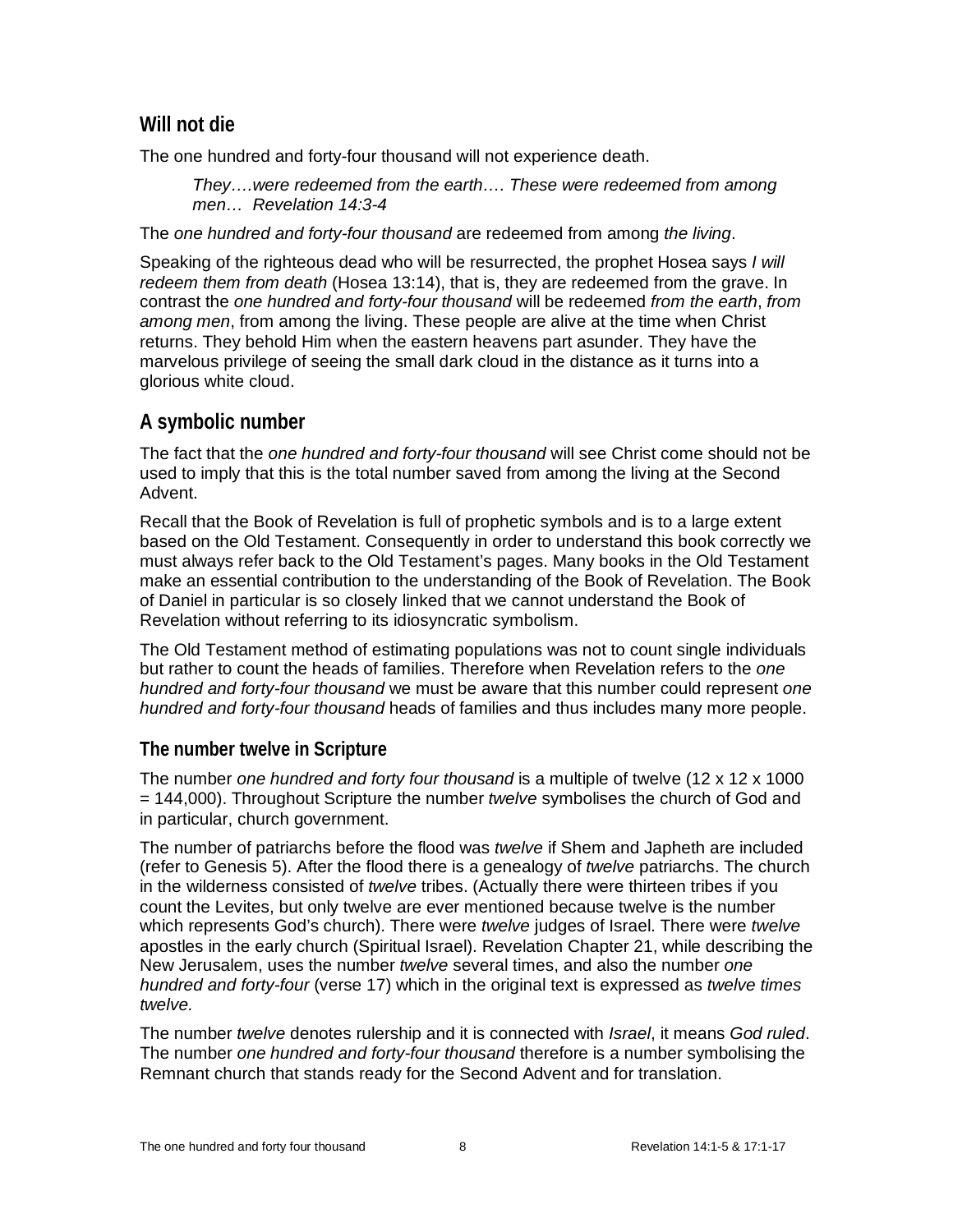#### <span id="page-8-0"></span>**The twelve tribes**

When comparing the twelve tribes of Revelation Chapter 7 with the wilderness tribes of Israel listed in Numbers Chapter 1 we find that two of the Old Testament tribes have been replaced. These are the tribes of Dan and Ephraim. There were thousands belonging to the tribes of Dan and Ephraim in the time of literal Israel indicating that the *Israel* of Revelation cannot be literal Israel. The reason these two names are missing is that these tribes persisted in disobedience.

The name *Dan* means *he has judged me*. [2](#page-8-2) It represents those in the church of God who persist in destructive criticism, those who are backbiters, slanderers. For them, like Dan, if they do not repent there is no inheritance.

The name *Ephraim* means *joined to idols*. [3](#page-8-3) It represents those among God's people who mix with the world and who are unfaithful to Christ. The Scripture says:

*Whoever… wants to be a friend of the world, makes himself an enemy of God. James 4:4*

True Christians cannot belong to the world and belong to Christ at the same time.

It is important to note that the order of the names of the tribes given in Revelation 7 is also very significant. In the Old Testament the list of the twelve tribes always starts with Reuben, the first-born son. In Revelation, however, we find that the tribes are not listed in order of their birth dates. There is a reason for this. The order of names given in Revelation conveys a very significant message. The first name is *Judah* – which means *praise*. The second name is *Reuben, a son*. The next is *Asher* which means *happy*, followed by *Naphtali* which means *struggling*, then *Manasseh*, which means *forgetting.* After this is *Simeon* which means *hearing*. *Levi* means *joined*. *Issachar* means *service. [4](#page-8-4) Zebulon* means *dwelling*. *Joseph* means *added* and *Benjamin* means *son of the right hand*.

If we put all these name meanings together in their order in sentence form, they speak a very beautiful message, as follows

*Praise God, a son, a company of sons, redeemed and happy, after wrestling in prayer, forgetting self and the past, hearing God's word, joined to God as servants, dwelling with added joys and blessing, as sons of the right hand.*

This is a description of the condition that the *one hundred and forty four thousand* will reach by the grace of God in the last days.

#### <span id="page-8-1"></span>**Pure**

 $\overline{a}$ 

The next feature brought to view concerning the *one hundred and forty-four thousand* is that

*These are the ones who were not defiled with women, for they are virgins. Revelation 14:4*

Some have concluded that the *one hundred and forty-four thousand* must be all males, but in the Greek the word *virgin* encompasses both male and female. Neither does the

<span id="page-8-2"></span><sup>2</sup> Genesis 49:16.

<sup>3</sup> Hosea 4:17

<span id="page-8-4"></span><span id="page-8-3"></span><sup>4</sup> Genesis 49:14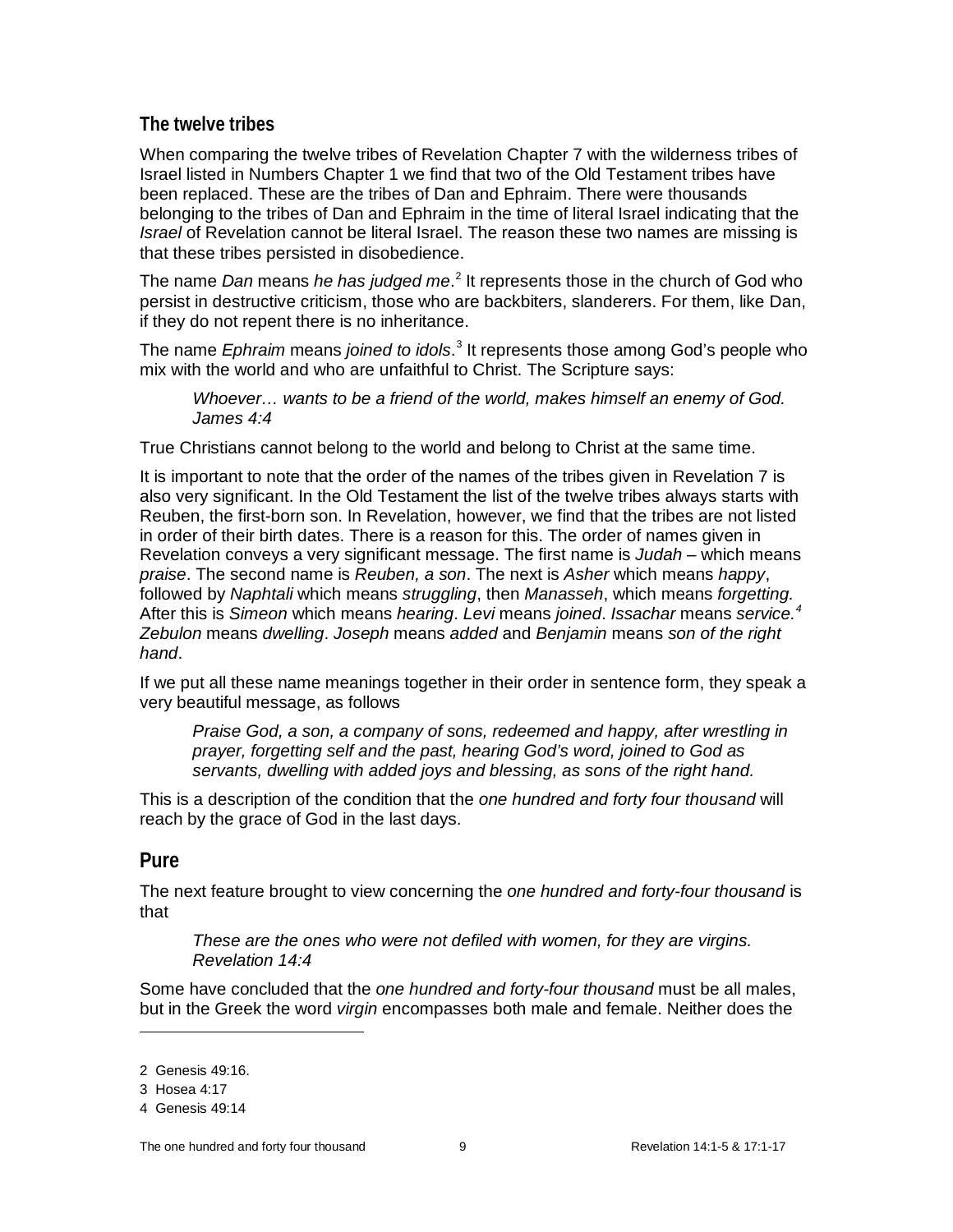word imply that the *one hundred and fort- four thousand* are unmarried, because Scripture is clear that marriage does not defile.

*Marriage is honorable… and the bed is undefiled. Hebrews 13:4*

The significance of the statement *they are virgins* is based on the fact that:

- 1. The *one hundred and forty-four thousand* will be morally pure. The blood of Christ has cleansed them from all sin (refer I John 1:7)*.* In a time of extreme moral corruption and perversion, they have resisted the all-pervading immorality and have overcome.
- 2. Women in prophecy represent churches. In Revelation Chapter 17 *Babylon the Great* is brought to view. This is the counterfeit religious organization inspired by Satan and called *the mother of harlots*. It follows that there must be daughters – daughter churches – who are following in the steps of the mother church. An analysis of Revelation Chapter 17 reveals that the great mother church is none other than the Church of Rome and the harlot daughters are those churches which have come out of Rome but who are now following in their mother's footsteps. These are the apostate churches of Protestantism.

The *one hundred and forty-four thousand* are not *defiled with women,* that is, they are not defiled with the harlot churches of Christendom. They have not embraced the false doctrines and practices of spiritual Babylon, but have rather obeyed the call:

*Come out of her, my people, lest you share in her sins, and lest you receive of her plagues. Revelation 18:4*

## <span id="page-9-0"></span>**Firstfruits**

*These are … firstfruits to God and to the Lamb. Revelation 14:4*

The expression *firstfruits* does not necessarily mean *first* chronologically, but rather first in importance. Jesus Christ is described as *the firstfruits of those who have fallen asleep*, that is, the firstfruits of the dead (1 Corinthians 15:20). We know that Jesus was not the first to rise from the dead, but He was certainly the first in importance to rise from the dead. Because of His resurrection, all others can be raised.

*…Because I live, you will live also. John 14:19* 

In the Old Testament the term firstfruits referred to the best fruits of the crop and not necessarily to the earliest of the fruit.

*All the best of the oil, all the best of the new wine and the grain, their firstfruits which they offer to the LORD, I have given them to you. Numbers 18:12*

*The best of all first-fruits of any kind… Ezekiel 44:30*

This means then that the *one hundred and forty-four thousand* are not necessarily the first to be reaped. Rather, at the Second Advent of Christ, they represent the most notable of the harvest. The *one hundred and forty four thousand* are *without fault*.

*And in their mouth was found no deceit, for they are without fault before the throne of God. Revelation 14:5*

This tells us what God plans to accomplish with the last generation of believers.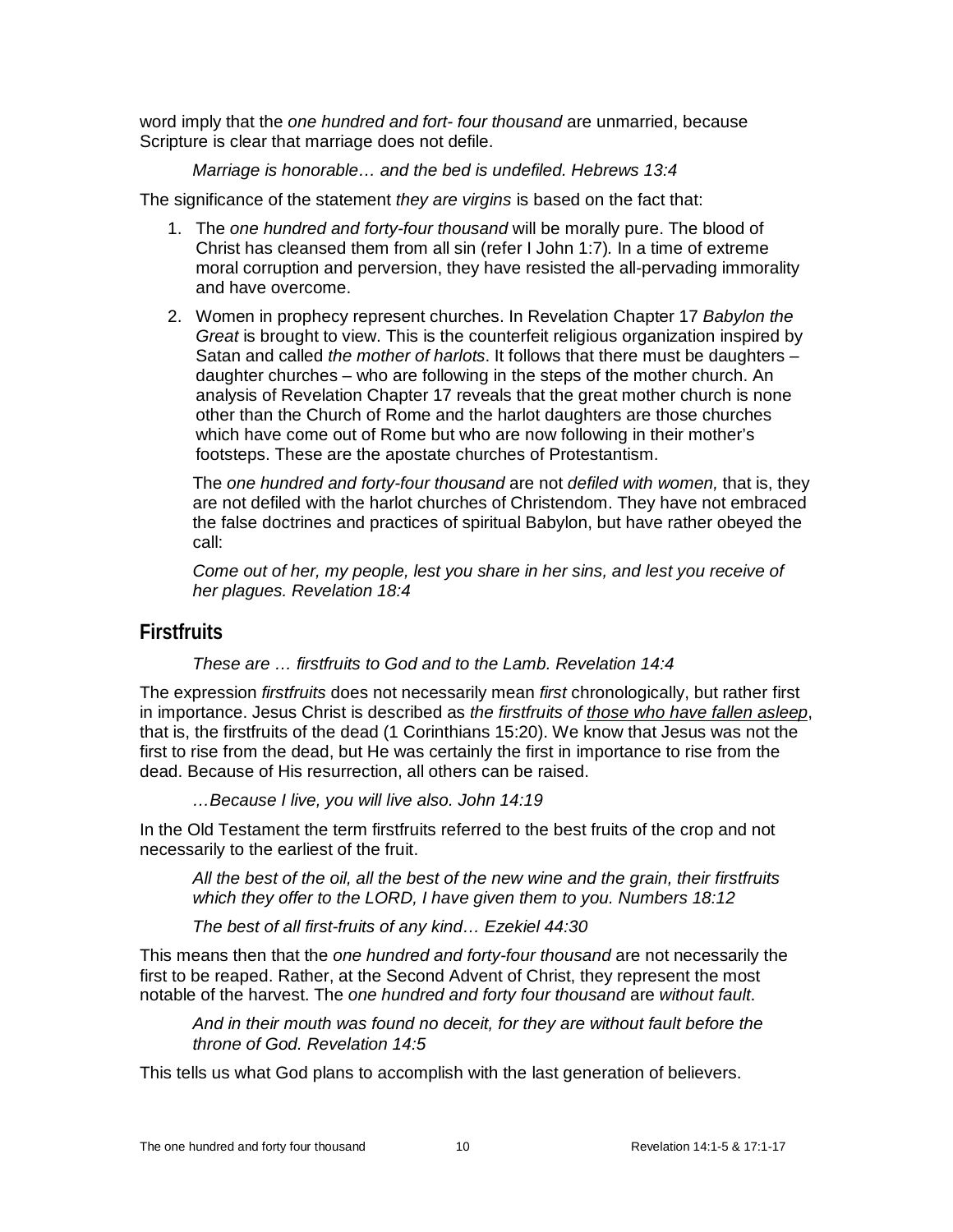*Here is the patience of the saints; here are those who keep the commandments of God and the faith of Jesus. Revelation 14:12*

## <span id="page-10-0"></span>**Commandment keepers**

The best endeavours of a Christian to keep the commandments of God are typically flawed. However, God accepts these endeavours in the spirit they are undertaken. While we are growing in grace Christ's righteousness covers our shortfall.

But the last generation who are awaiting translation will indeed come to the state where they fully *keep the commandments of God*. This is very significant. The *one hundred and forty-four thousand* will be used by heaven to vindicate the character of God in a special way.

From the beginning, one of Satan's major accusations has been that it is impossible for God's people to keep His law. However God exposed the falsity of Satan's accusation by showing that Jesus, while on earth and having the same nature as humankind, perfectly kept the commandments of God.

In a final demonstration, using the last generation on earth - the weakest generation of all time - God will prove to the universe that His people can keep the commandments of God. This demonstration will occur after the high priestly intercession of Christ has ceased. There will be no mediator between God and humankind and the Holy Spirit will have completed His work on earth. Out of this final generation, which has inherited the weaknesses and degeneration of the ages, God will take a people and develop them to be without fault. [5](#page-10-2) *In their mouth is no deceit* - a marvelous demonstration of God's grace.

This could explain why the dragon is so enraged against the Remnant and endeavors to blot them out of existence. It explains the great tribulation through which the *one hundred and forty four thousand* will pass. God permits Satan to try them to the utmost. Satan will exert extreme efforts to cause them to sin, but he will fail. The *one hundred and forty-four thousand* vindicate God. They prove before the universe that God's law can be kept.

## <span id="page-10-1"></span>**Receive a special reward**

The one hundred and forty-four thousand stand *with the Lamb*.

*Then I looked, and behold, a Lamb standing on Mount Zion, and with Him one hundred and forty-four thousand, having His Father's name written on their foreheads…. These are the ones who follow the Lamb wherever He goes. Revelation 14:1, 4*

God's people are saved by grace alone. Eternal life is a gift. Christians cannot reach the kingdom by virtue of their own works, yet for the works that they do accomplish by his grace, God will reward them accordingly in the kingdom. This passage tells us that not only will the *one hundred and forty-four thousand* be delivered, but also that a glorious privilege and reward will be theirs.

 $\overline{a}$ 

<span id="page-10-2"></span> $^5$  John 1:12 - True believers are given the power to become Sons of God. (KJV) Philippians 1:6 - God undertakes to manage the growth of His people to Christian maturity.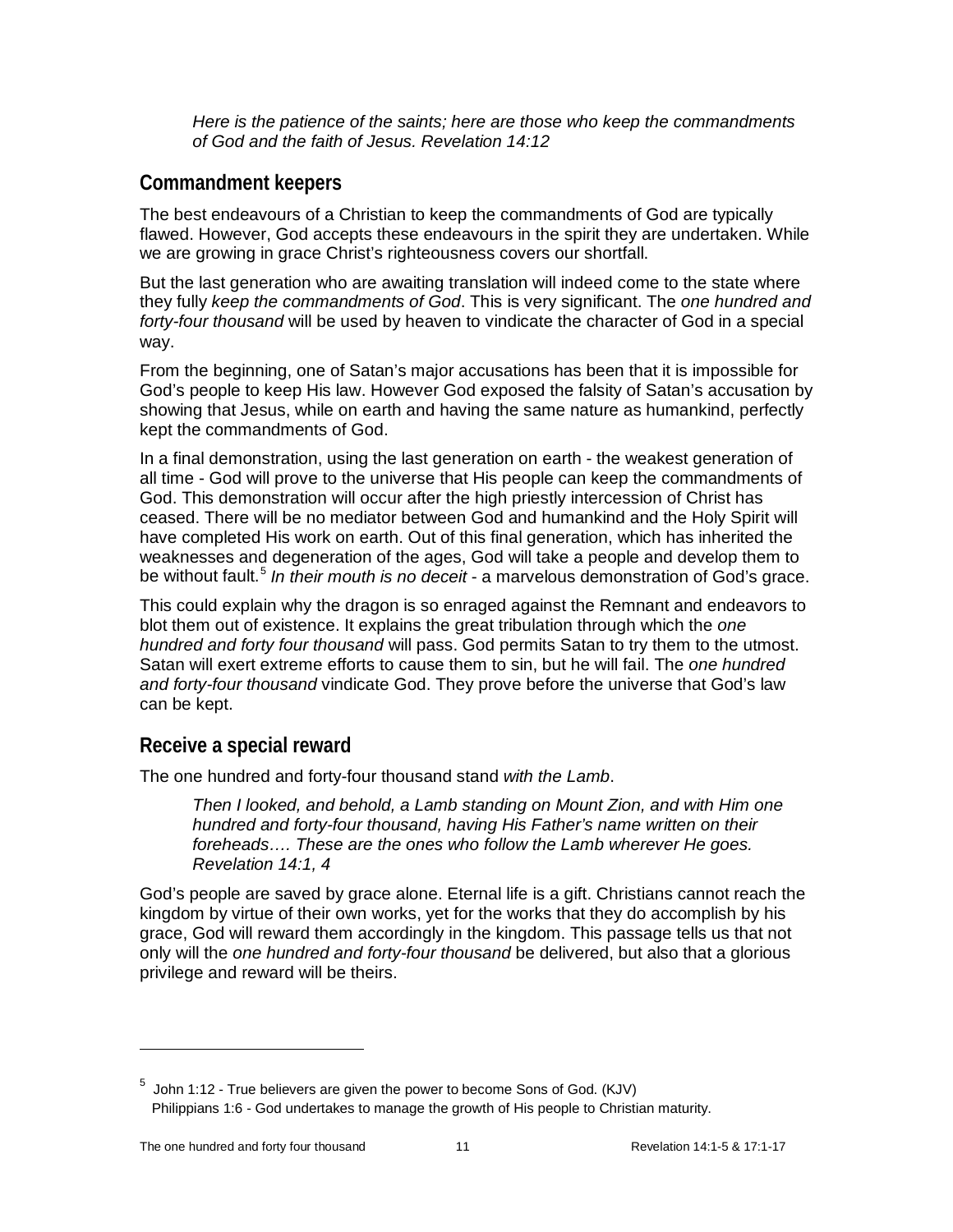*Therefore they are before the throne of God, and serve Him day and night in His temple. And He who sits on the throne will dwell among them…. for the Lamb who is in the midst of the throne will shepherd them and lead them to living fountains of waters. And God will wipe away every tear from their eyes. Revelation 7: 15, 17*

This passage reveals the tremendous privileges that will be given to this group. They will *serve Him… in His temple*. God will *dwell among them.* Christ *shepherds* them and leads them.

# <span id="page-11-0"></span>**Composition of the redeemed**

There is a view that the number *one hundred and forty-four thousand* represents *the great multitude* that stand before the throne, and who have *come out of great tribulation* (Revelation 7:9,14). Such a conclusion is possible at first reading. However a careful analysis of the whole chapter makes this idea untenable.

After introducing the *one hundred and forty-four thousand* in verses 4-8, John subsequently beholds *a great multitude which no one could number, of all nations, tribes, peoples and tongues* (v9). The fact that this group is innumerable is good news since it indicates that so many people from this earth will be in God's kingdom. Today even with the population explosion it is still possible to count the world's inhabitants. If the saints at the end time are so abundant that no one can number them, then they must comprise a significant proportion of the world's population.

However if the idea that the *great multitude* is synonymous with the *one hundred and forty-four thousand* is correct this means that the Biblical doctrine of the remnant cannot be sustained. The exponents of the above view therefore need to consider whether they believe that God's people in the End Time will comprise the majority of the population or whether they will in fact be only a remnant.

The only logical conclusion is that the *great multitude* of Revelation 7:9 comprises the saved of all ages, as is so clearly confirmed in *The Great Controversy*. Through history, compared to the rest of the population God's people, have always been in the minority – a remnant. [6](#page-11-1)

#### *Do not fear, little flock, for it is your Father's good pleasure to give you the kingdom. Luke 12:32*

For the same reason the view that the *one hundred and forty-four thousand* proclaim the Loud Cry and win over *the great multitude* cannot be sustained. If the number won in the Loud Cry amounted to an innumerable group of people, this would fly in the face of the clear teaching of Scripture that the wicked comprise the majority of the Earth's population who support the leaders of Babylon.

#### *…Who are these arrayed in white robes, and where do they come from? Revelation 7:13*

The only people directly described as having white robes are *the great multitude* (Revelation 7:9). However if they were in fact the only group wearing white then the *one hundred and forty-four thousand* would have to be clothed in some other colour. This is

 $\overline{a}$ 

<span id="page-11-1"></span><sup>6</sup> Ellen G. White, *The Great Controversy* (Mountain View, CA.: Pacific Press Publishing Assn., 1898) 665.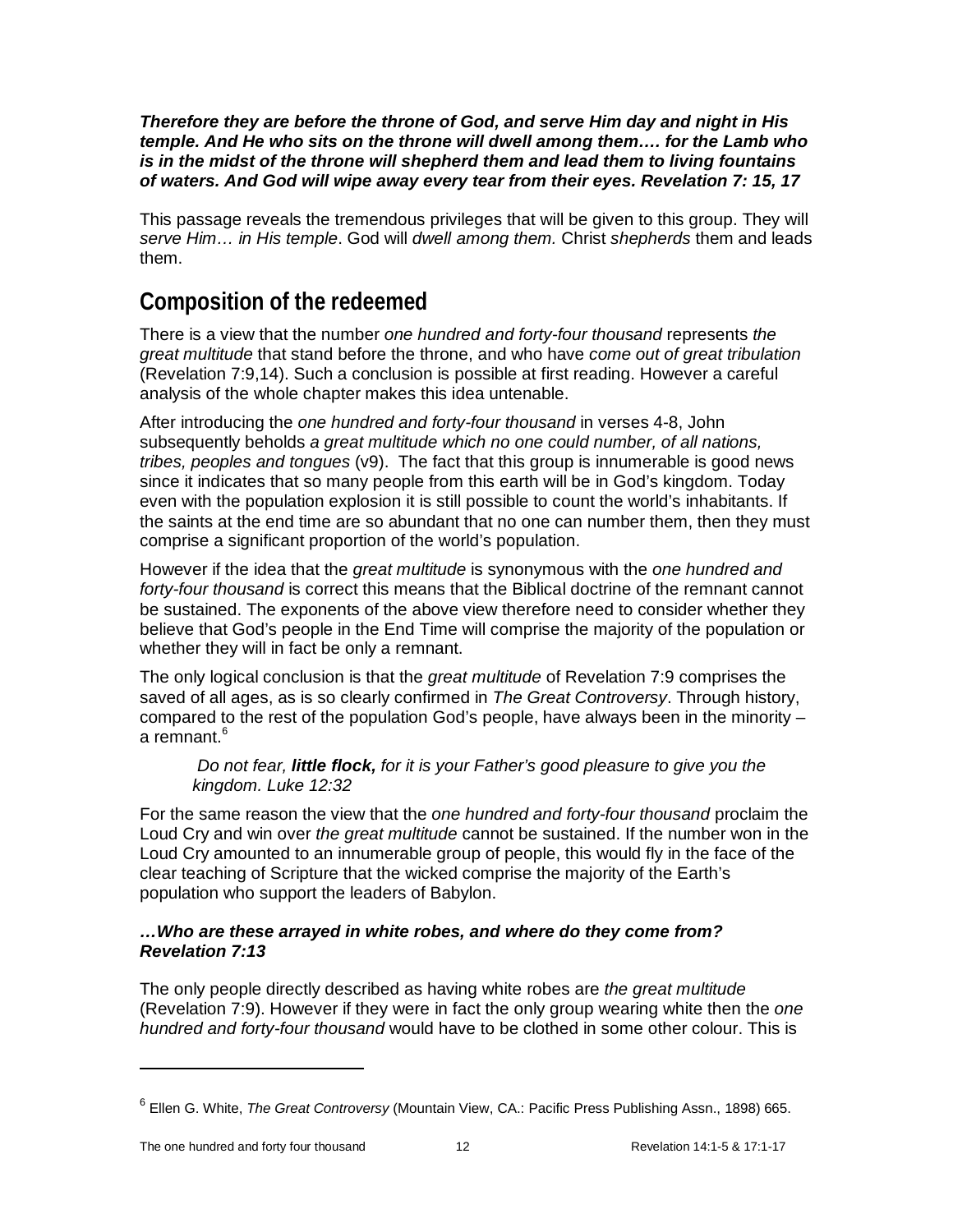unthinkable because white robes represent *the righteous acts of the saints* (Revelation 19:8) and all the redeemed will be so clothed.

As explained above, it is quite obvious who comprise *the great multitude* and where they have originated from. They are from *all nations, tribes, peoples and tongues*. The elder speaking in verse 13 must be referring to a separate group clothed in white robes. The distinction is that *these are the ones who come out of the great tribulation* (v14).

Those who endure the final time of tribulation are the remnant referred to in Revelation 12:17, not *a great multitude which no one could number*. Note these contrasts between the *one hundred and forty-four thousand* and the great multitude:

| The 144,000                | The great multitude                              |
|----------------------------|--------------------------------------------------|
| A limited number           | An unlimited number                              |
| Of the 12 tribes of Israel | From all nations, tribes, peoples and<br>tongues |
| Sealed in their foreheads  | No mention of being sealed                       |
| Exist in the last days     | From all ages <sup>7</sup>                       |

It is informative to recall the description given by Ellen White of the redeemed as they stand before the throne. At least four groups are pictured in their order.

- 1. The one hundred and forty-four thousand**,** or those represented by that number, are *those who were once zealous in the cause of Satan…* and *have followed their Saviour with deep intense devotion.*
- 2. *Next are those who perfected Christian characters in the midst of falsehood and infidelity, those who honoured the law of God when the Christian world declared it void.* (This would include faithful Seventh-day Adventists).
- 3. *…the millions of all ages who were martyred for their faith*.
- 4. …*beyond is the 'great multitude which no man could number, of all nations, and kindreds, and people, and tongues…clothed with white robes and palms in their hands*.' [8](#page-12-2)

# <span id="page-12-0"></span>**Conclusion**

The most critical question for readers relates to whether they can be among those represented by the *one hundred and forty-four thousand*? If you are permitted to live until the Second Advent and your trust in Christ continues, if you follow Christ *with deep* 

 $\overline{a}$ 

 $<sup>7</sup>$  Ibid.</sup>

<span id="page-12-1"></span>Ellen G. White, *Testimonies to the Church* (Mountain View, CA: Pacific Press Publishing Assn., 1948) , 8:44

<span id="page-12-2"></span><sup>8</sup> Ellen G. White, *The Great Controversy* 665.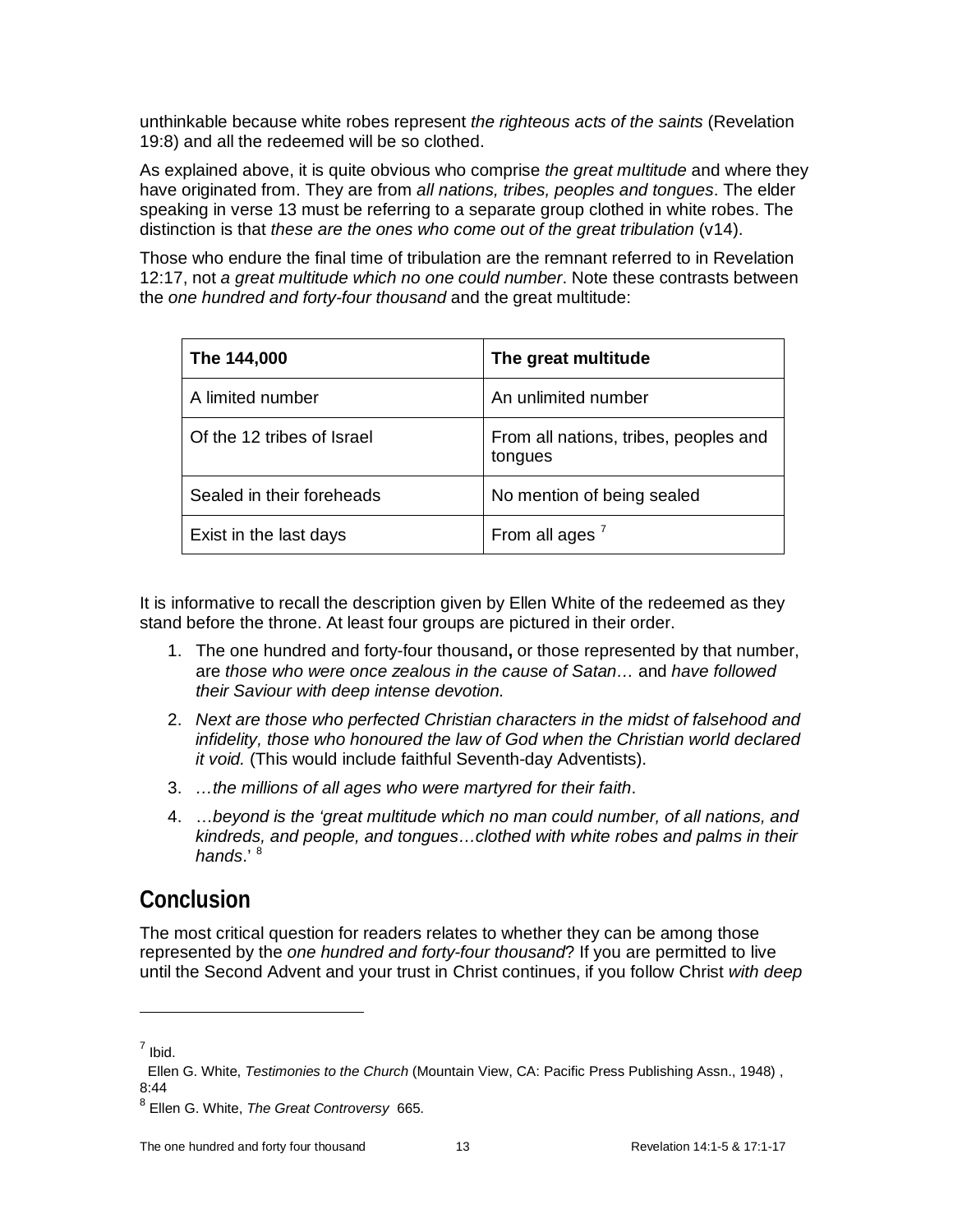*intense devotion*, then the answer is *Yes*, you may have the privilege of being one of that number.

The one hundred and forty-four thousand *follow the lamb wherever He goes*. If by His grace we follow the Lamb now, we will surely follow Him in the Kingdom. We follow Christ by emulating His example, by obeying Him.

### *If you love Me, keep My commandments. John 14:15*

<span id="page-13-0"></span>May God help us to *follow the Lamb wherever He goes*, until we finally stand before the throne with all the millions of the redeemed.

# **Appendix A**

<span id="page-13-1"></span>.

**Twelve identifiers of the 144,000**

- **Exist in the last days**
- $\blacksquare$  Israelites of spiritual Israel true Christians
- Sealed, which involves the observance of the true Sabbath and receiving the mark of protection at the close of probation
- Not defiled by the teachings and practices of Babylon
- Experience the *great tribulation* of the End Time
- **Experience being without a mediator**
- **•** Victorious in the conflict with the Beast and his image
- **Attain to perfection of character**
- **•** Vindicate God by demonstrating that human beings can keep God's law
- Do not experience death
- **Represent the living righteous who will be translated**
- Receive a special reward in the kingdom.